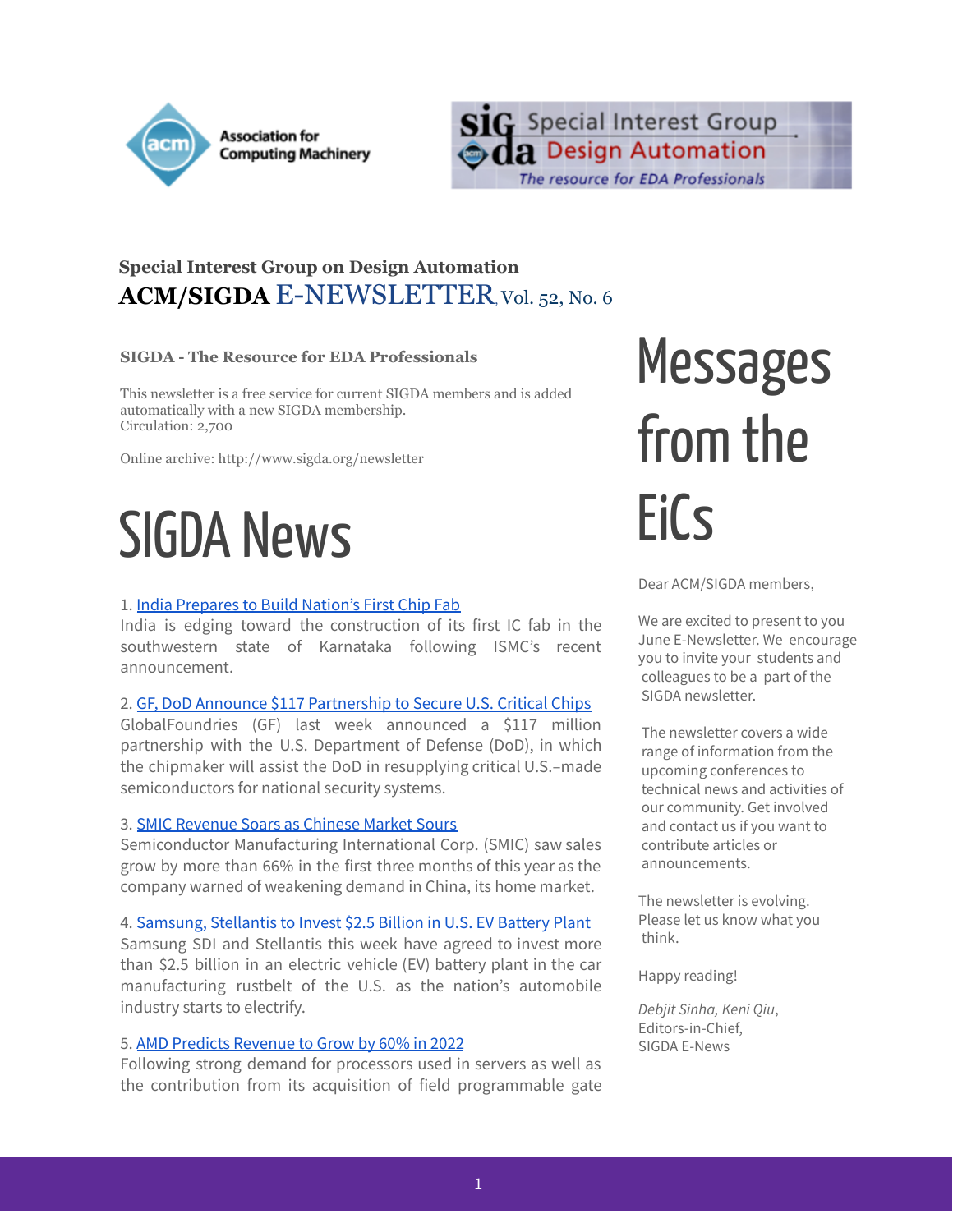array (FPGA) maker Xilinx, AMD predicts its target annual revenue will grow by 60% in 2022.

#### 6. [Samsung](https://www.eetimes.com/samsung-profit-soars-on-memory-chip-demand/) Profit Soars on Memory Chip Demand

Samsung Electronics, the world's largest memory chipmaker, saw its profit in the first quarter of 2022 jump by more than 50% on strong demand for memory in data centers.

#### 7. [Foundry's](https://www.eetimes.com/foundrys-31-growth-in-2021-outpaced-overall-chip-industry/) 31% Growth in 2021 Outpaced Overall Chip Industry

The 31% increase in chip foundry revenue to \$100.2 billion led growth in the overall semiconductor industry last year, according to market research firm Gartner. The increase in foundry sales was primarily due to an 11.5% rise in average selling prices for silicon wafers and an 18% jump in unit shipments.

## What Is

#### **What is Relational Join on Many-core Systems?**

Contributing author: Zichen Xu Professor, School of Mathematics and Computer Science, The Nanchang University, Nanchang, China

Column Editor: Xun Jiao <xun.jiao@villanova.edu>

As the span of data intensive computing applications, research thrust knits the areas of database systems and high-performance computing, with a focus on novel DBMS architectures that utilize modern hardware such as many-core systems. Towards high-throughput large-scale scientific data management, the vision is to architect a DBMS that maximizes resource sharing among applications issued from different users. Specifically, such system adopts a novel set of data processing operators as a new engine and fully utilize new parallel-computing hardware systems to satisfy the tremendous I/O and computational demands of next-generation scientific applications. Following this trend, the very first task is **to build relational joins on many-core systems**.

Operator-level optimizations on new hardware attempt to improve to improve the performance of individual database operators on

# SIGDA EC

*Yiran Chen*, Chair

*Sudeep Pasricha*, Vice Chair and Conference Chair

*X. Sharon Hu,* Past chair

*Yu Wang*, Award Chair

*Wanli Chang*, Finance Chair

*Yuan-Hao Chang*, Technical Activity Chair

*Jingtong Hu*, Education Chair

*Preeti Ranjan Panda,* Communication Chair

# **SIGDA** E-News **Editorial** Board

*Debjit Sinha*, co-EiC *Keni Qiu*, co-EiC *Xiang Chen*, AE for News *Yanzhi Wang*, AE for Local chapter news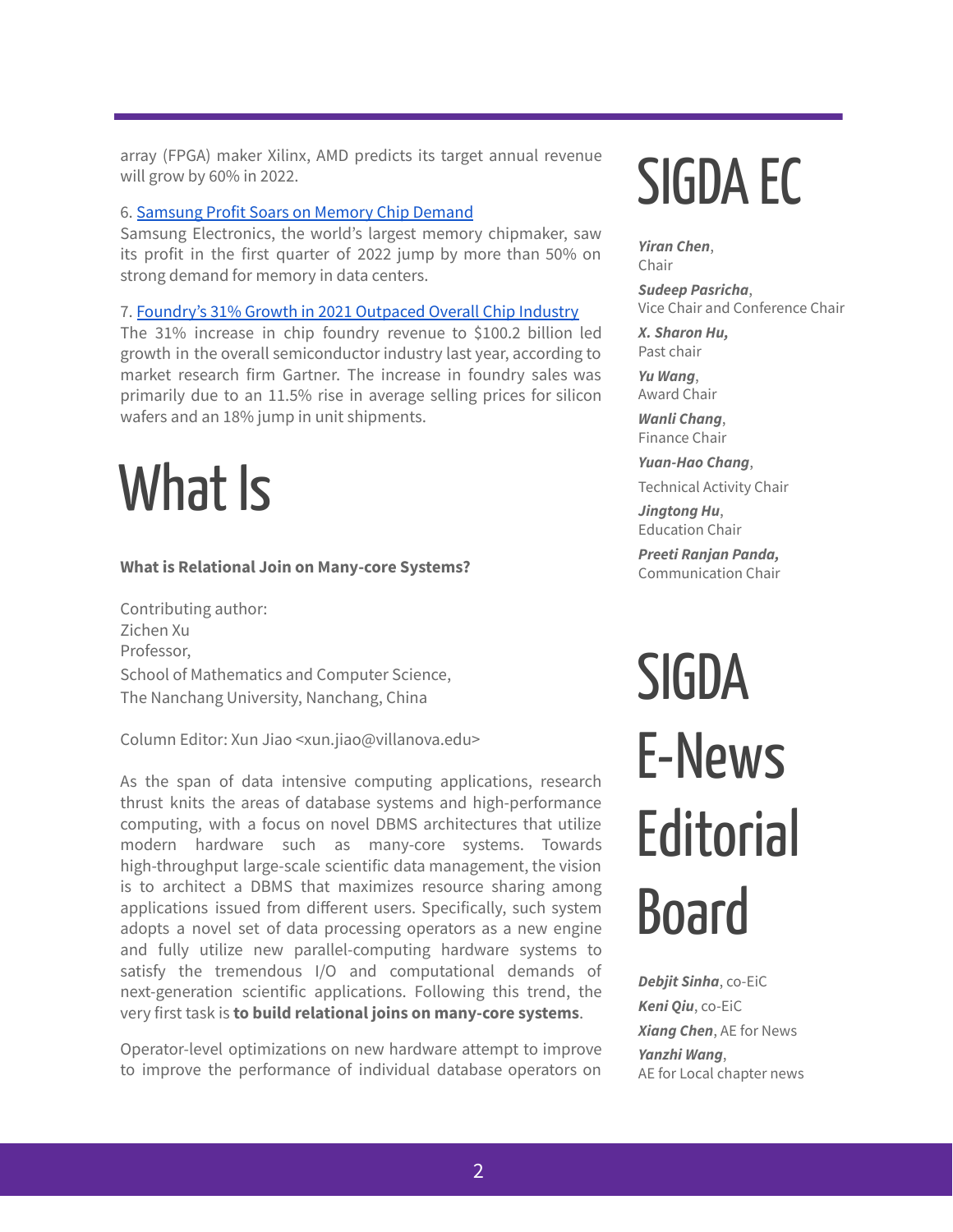single or multiple processing units. The database architecture encapsulates concurrent query processing and system maintenance tasks into sequential file-scan operations, thus alleviating the main performance bottleneck in traditional DBMSs - I/O throughput. On the other hand, to keep up with the high data arrival rate, modern hardware such as GPUs are promising platforms for data processing. The research of relational joins on many-core systems covers a series of subtopics including parallel algorithms for processing relational operators, support of concurrent parallel computational kernels, spatial indexing, memory management, resource allocation, and data stream processing.

Significant effort has been put through into optimizing compute and data intensive operators like joins. The first few prototypes of operator-level optimization on a typical many-core system is a GPU-based fast relational joins, such as in-core and out-of-core joins. He et al. designed several GPU-based database operators and join algorithms [1] that take advantage of early generations of CUDA-enabled GPUs. Rui et al. further improved join performance on GPUs by designing novel algorithms that take advantage of hardware and software features in newer generations of GPUs [2]. Yuan et al. studied the potentiality of GPUs for data warehouse use cases and provided insights on reducing the overhead caused by slow data transfer speed of the GPU [3]. All these focus on the in-core processing of a target many core system.

Current studies rarely address the issue of distributed operations across many devices or sites. The earliest study can be traced back to [4], which utilizes Unifed Virtual Addressing (UVA) for controlling data transfer in early generations of GPUs. More recent work studied the performance in out-of-core join processing on GPUs [5]. Based on which, Xu et al. builds an elastic service on many heterogeneous sites [6]. To batch it up, Eslaimi et al. proposes a PsiDB system as a framework for operation-level optimization [7]. All studies set a computation foundation for scientific applications, such as Marine Science [8,9], Machine Learning [10], etc.

In summary, the technique for DBMS on new hardware is an emerging area for database and architecture research and there are a handful of proposals and systems from both academia and industry. The interest on this topic has gained a lot of momentum that calls for a full stack effort from piling higher applications to dig deeper architectural design and automation.

*Xunzhao Yin*, AE for Awards

*Xun Jiao*, AE for What is

*Muhammad Shafique*,

AE for What is

*Rajsaktish Sankaranarayanan*, AE for Researcher spotlight

*Xin Zhao*, AE for Paper submission

*Ying Wang*, AE for Technical activities

## Paper **Deadlines**

**MEMOCODE'22 - IEEE/ACM Int'l Conference on Formal Methods and models for System Design (co-lcated with ESWEEK 2022)** Hybrid Conference Shanghai, China Deadline: June 3, 2022 (Abstracts due: May 27, 2022) Oct 13-14, 2022 <https://memocode2022.github.io>

**BioCAS'22 – Biomedical Circuits and Systems Conference** Taipei, Taiwan Deadline: June 10, 2022 Oct 13-15, 2022 <https://2022.ieee-biocas.org/>

**ICCD'22 – IEEE Int'l Conference on Computer Design** Lake Tahoe Deadline: June 11, 2022 (Abstracts due: June 4, 2022) Oct 23-26, 2022 <http://www.iccd-conf.com>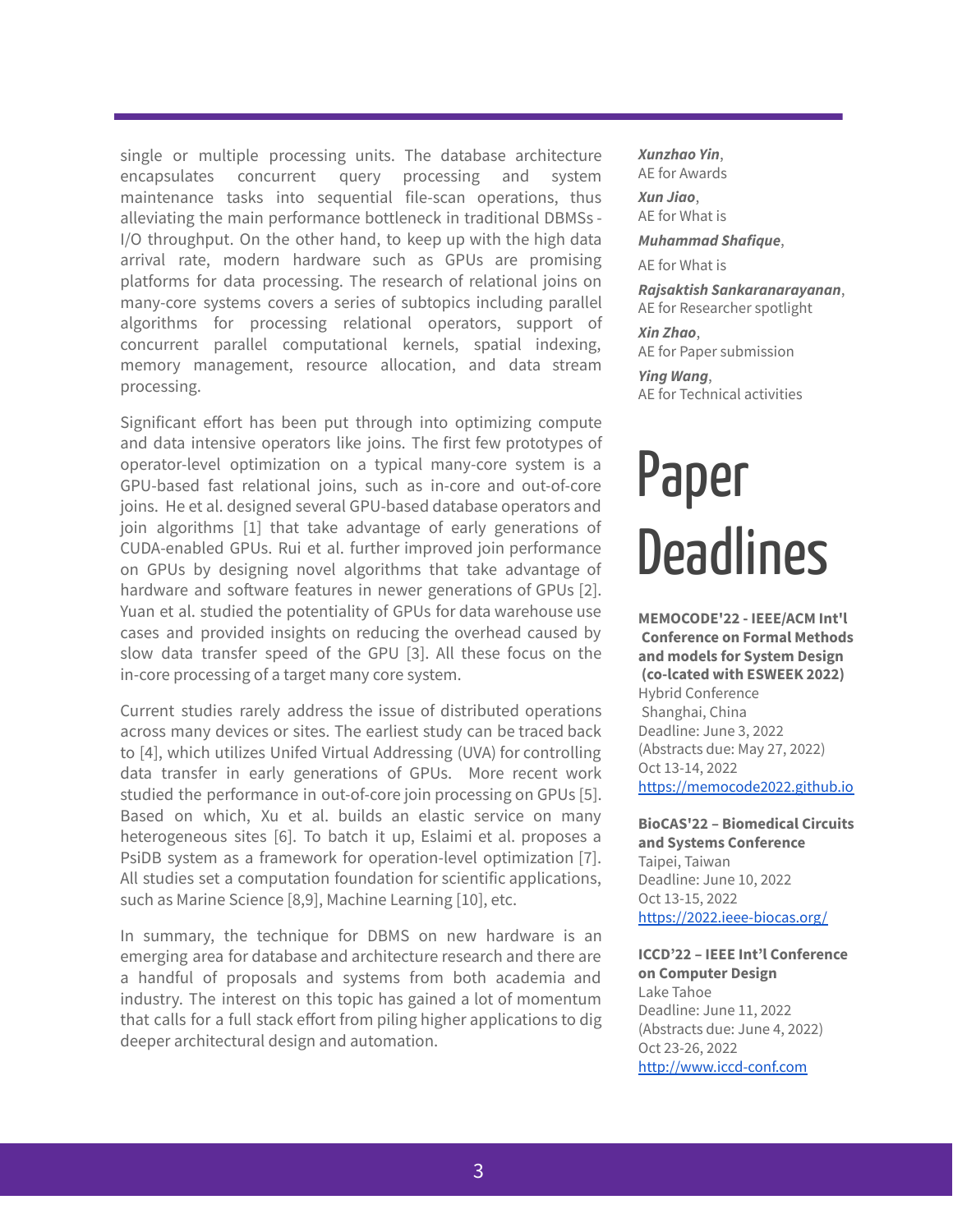#### References

[1] He, Bingsheng, Ke Yang, Rui Fang, Mian Lu, Naga Govindaraju, Qiong Luo, and Pedro Sander. "Relational joins on graphics processors." In *Proceedings of the 2008 ACM SIGMOD international conference on Management of Data*, pp. 511-524. 2008.

[2] Rui, Ran, Hao Li, and Yi-Cheng Tu. "Efficient join algorithms for large database tables in a multi-GPU environment." *Proceedings of the VLDB Endowment* 14, no. 4 (2020): 708-720.

[3] Yuan, Yuan, Rubao Lee, and Xiaodong Zhang. "The Yin and Yang of processing data warehousing queries on GPU devices." In *Proceedings of the VLDB Endowment* 6, no. 10 (2013): 817-828.

[4] Kaldewey, Tim, Guy Lohman, Rene Mueller, and Peter Volk. "GPU join processing revisited." In *Proceedings of the Eighth International Workshop on Data Management on New Hardware*, pp. 55-62. 2012.

[5] Sioulas, Panagiotis, Periklis Chrysogelos, Manos Karpathiotakis, Raja Appuswamy, and Anastasia Ailamaki. "Hardware-conscious hash-joins on gpus." In 2019 IEEE 35th International Conference on Data Engineering (ICDE), pp. 698-709. IEEE, 2019.

[6] Xu, Zichen, Christopher Stewart, Nan Deng, and Xiaorui Wang. "Blending on-demand and spot instances to lower costs for in-memory storage." In *IEEE INFOCOM 2016-The 35th Annual IEEE International Conference on Computer Communications*, pp. 1-9. IEEE, 2016.

[7] Eslami, Mehrad, Yicheng Tu, Hadi Charkhgard, Zichen Xu, and Jiacheng Liu. "PsiDB: A framework for batched query processing and optimization." In *IEEE International Conference on Big Data (Big Data)*, pp. 6046-6048. IEEE, 2019.

[8] Ren, Xiao-Li, Kai-Jun Ren, Zi-Chen Xu, Xiao-Yong Li, Ao-Long Zhou, Jun-Qiang Song, and Ke-Feng Deng. "Improving Ocean Data Services with Semantics and Quick Index." In *Journal of Computer Science and Technology* 36, no. 5 (2021): 963-984.

[9] Li, Xiaoyong, Jingyun Gu, Guolong Tan, Wenjing Jiang, Ao Cui, Leiming Shu, Kaijun Ren, Haoyang Zhu, and Zichen Xu. "Distributed Processing of Ocean Spatiotemporal Data: A Survey." World Wide Web: Internet and Web Information Systems, 2022.

[10] Du, Yunxiao, Zichen Xu, Kanqi Zhang, Jie Liu, Jiangcheng Huang, and Christopher Stewart. "Cost-effective Strong Consistency on Scalable Geo-diverse Data Replicas." *IEEE Transactions on Cloud Computing*, 2022.

**HiPC'22 – IEEE Int'l Conference on High Performance Computing, Data, And Analytics** Deadline: June 24, 2022 (Abstracts due: June 10, 2022) Dec 18-21, 2022 <http://www.hipc.org>

**MLCAD'22 - ACM/IEEE Workshop on Machine Learning for CAD** Snowbird, Utah Deadline: Jul 1, 2022 Sep 12 - 13, 2022 <https://mlcad-workshop.org/>

#### **FPT'22 - Int'l Conference on Field-Programmable Technology**

Hybrid: Hong Kong, China Deadline: Jul 15, 2022 (Abstracts due: Jul 8, 2022) Dec 5-9, 2021 <http://icfpt.org>

#### **ASP-DAC'23 - Asia and South Pacific Design Automation Conference**

Miraikan, Tokyo, Japan Deadline: Jul 29, 2022 (Abstracts due: Jul 24, 2022) Jan 16-19, 2023 <http://www.aspdac.com>

**iSES'22 – IEEE Int'l Symposium on Smart Electronic Systems** Warangal, India Deadline: Aug 1, 2022 Dec 19-21, 2022 <http://www.ieee-ises.org>

**WOSET'22 - Workshop on Open-Source EDA Technology (virtually co-located with ICCAD 2022)** San Diego, CA Deadline: Sept. 1, 2022 Nov 3, 2022 <https://woset-workshop.github.io>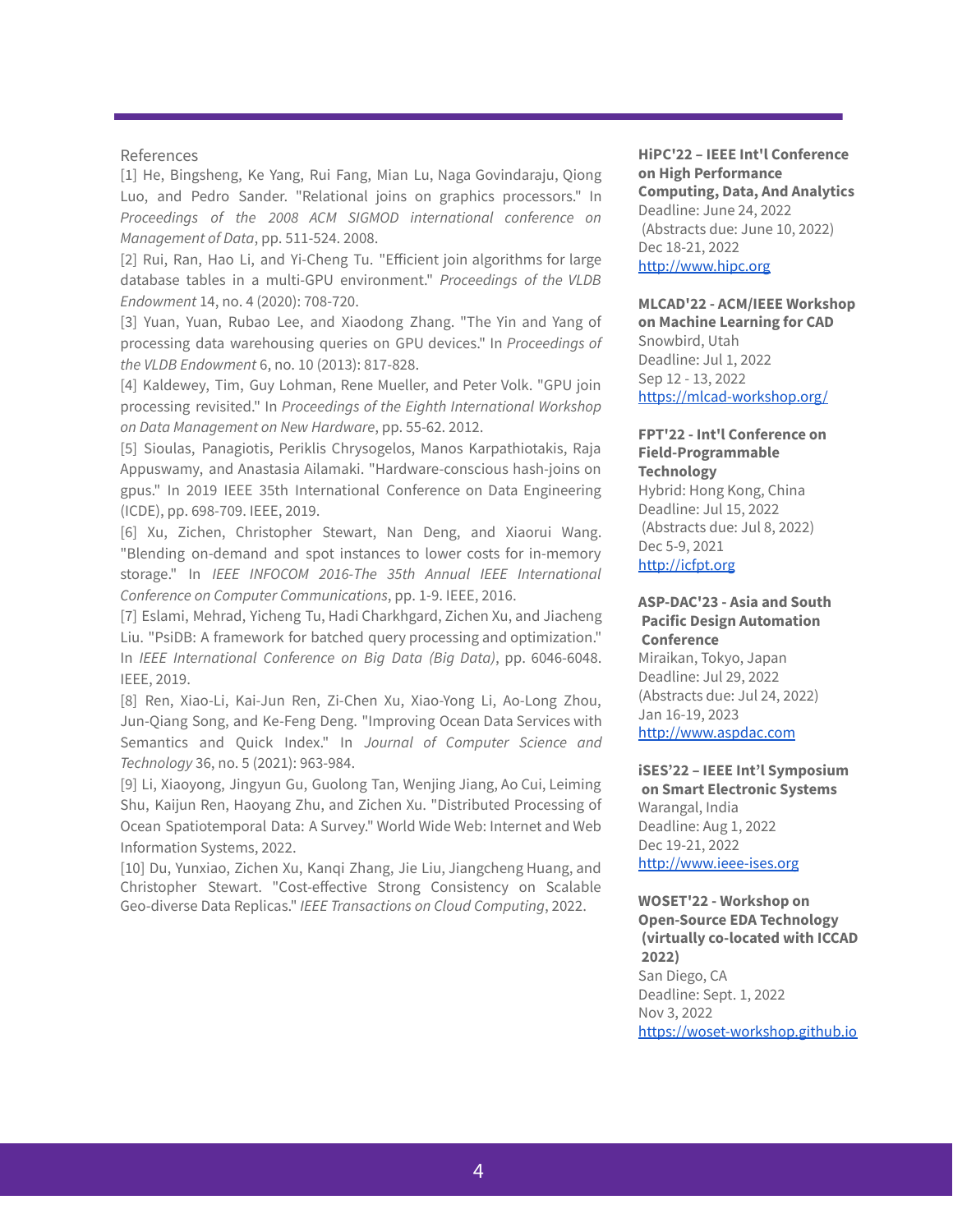## Who'sWho

### **Ahmedullah Aziz**

Assistant Professor University of Tennessee Knoxville **Research interests:** Cryogenic Electronics, Beyond-CMOS Technologies, Neuromorphic Hardware, Superconducting Devices/Circuits, VLSI

**Email:** aziz@utk.edu **Webpage:** <https://nordic.eecs.utk.edu/>

## Technical Activities

### 1. At IOTSWC, Bill Hoffman talks about [Responsible](https://iot.eetimes.com/at-iotswc-bill-hoffman-talks-about-responsible-computing-and-digital-twin/) Computing and [Digital](https://iot.eetimes.com/at-iotswc-bill-hoffman-talks-about-responsible-computing-and-digital-twin/) Twin

The Object Management Group (OMG), co-organizers of the IoT Solutions World Congress, launched the new Responsible Computing Consortium to address the current and future challenges in computing, including sustainability, ethics, and professionalism...

### 2. u-blox Unveils MAYA-W2 Tri-Radio Module for IoT [Applications](https://www.eetimes.eu/u-blox-unveils-maya-w2-tri-radio-module-for-iot-applications/)

U-blox, a Swiss positioning and wireless technology provider, announced it has launched MAYA-W2 to solve the integration problem caused by the presence of multiple protocols. The product is a compact tri-radio module capable of supporting Wi-Fi 6, Bluetooth, and the IEEE 802.15.4 (Thread and Zigbee). The module supports both Bluetooth classic and Bluetooth Low Energy (LE)...

### 3. Why [Broadcom](https://www.eetasia.com/why-broadcom-is-acquiring-vmware/) is Acquiring VMware

Is Broadcom acquiring a cash cow or building a vertical stack of components from processor to application? The latter could be

**ISSCC'23 – IEEE Int'l Solid-State Circuits Conference** San Francisco, CA Deadline: Sept 7, 2022 Feb 19-23, 2023 <http://isscc.org>

#### **DATE'23 - Design Automation and Test in Europe**

Antwerp, Belgium, and online Deadline: Sept 25, 2022 (Abstracts due: Sept 18, 2022) Apr 17-19, 2023 <http://www.date-conference.com>

## Upcoming **Conferences**

**GLSVLSI'22 – ACM Great Lakes Symposium on VLSI** Orange County, CA June 6-8, 2022 <http://www.glsvlsi.org>

**OSCAR'22 - First Workshop on Open-Source Computer Architecture Research** New York (co-located with ISCA 2022) June 11, 2022 <https://oscar-workshop.github.io/>

**ISCA'22 – Int'l Symposium on Computer Architecture** New York City, USA June 11-15, 2022 <https://iscaconf.org/isca2022/>

**LCTES'22 – ACM Int'l Conference on Languages Compilers, Tools and Theory of Embedded Systems** San Diego, CA June 14, 2022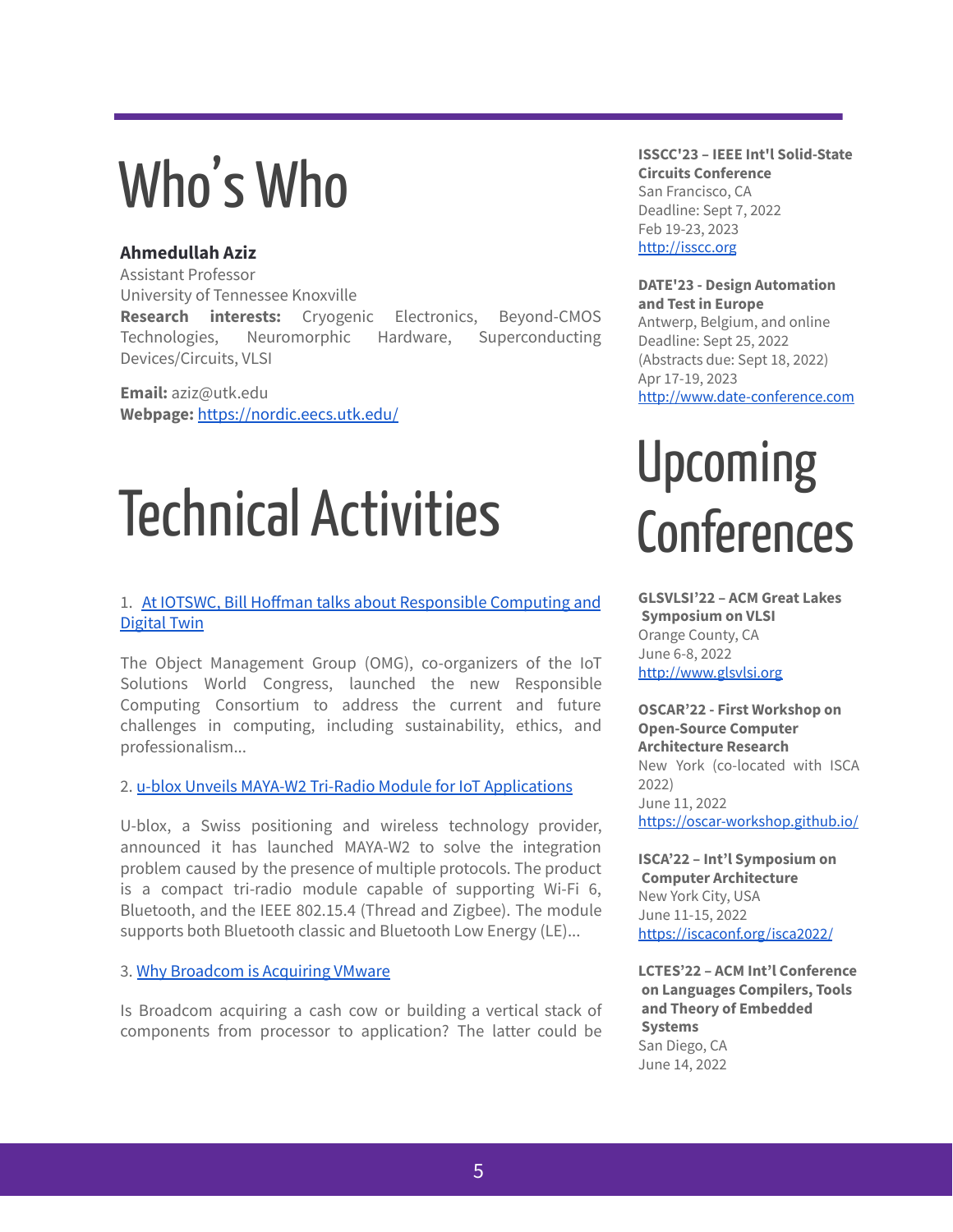highly transformative, but the question of how effective a full stack strategy....

4. Open Source EDA, IP, [Cloud-Based](https://www10.edacafe.com/blogs/edacconsortium/2022/06/02/open-source-eda-ip-cloud-based-design-extending-moores-law-pedestal-researchs-laurie-balch-talks-chip-design-trends/) Design, Extending Moore's [Law:](https://www10.edacafe.com/blogs/edacconsortium/2022/06/02/open-source-eda-ip-cloud-based-design-extending-moores-law-pedestal-researchs-laurie-balch-talks-chip-design-trends/)

Pedestal Research's Laurie Balch Talks Chip Design Trends...

## Job Openings

#### **1. University of Surrey, United Kindom**

**Job Title:** Head of School of Computer Science and Electronic Engineering

**Description:** As our new Head of School, you will have full responsibility for the resource allocation model and evolution of the School structure. You will facilitate a dynamic and forward-looking environment to develop and deliver the School's academic and strategic plans, leading and supporting academic staff to achieve the highest standards in research, teaching and professional conduct. Reflecting our continual investment in the best academic staff and facilities, our successful research programmes build on our strong collaborative links with industry partners and our position as a leading research hub in areas such as space satellites, nanotechnology, and biomedical engineering. Alongside a comprehensive understanding of contemporary higher education, you will bring broad-based experience of visible and inclusive senior leadership, as well as effective management of people and resources. A proven track record of assuring and delivering high-quality research performance and an excellent student experience is essential, as is a strong alignment with the University's mission, vision, and values. Applicants are welcome to contact Samantha Francis, Resourcing Specialist (samantha.francis@surrey.ac.uk) for further information or to arrange a preliminary conversation with Prof Bob Nichol, Pro-Vice-Chancellor, Dean, FEPS at the University of Surrey.

### **2. Royal Institute of Technology School of Electrical Engineering and Computer Science Sweden**

**Job Title:** Assistant professor in in Machine Learning and Autonomous Systems

[https://pldi22.sigplan.org/home/](https://pldi22.sigplan.org/home/LCTES-2022) [LCTES-2022](https://pldi22.sigplan.org/home/LCTES-2022)

**HiPEAC'22: Int'l Conference on High Performance Embedded Architectures & Compilers** Budapest, Hungary June 20-22, 2022 [https://www.hipeac.net/2022/bud](https://www.hipeac.net/2022/budapest/) [apest/](https://www.hipeac.net/2022/budapest/)

**HOST'22 – IEEE Int'l Symposium on Hardware-Oriented Security and Trust** Washington DC June 27-30, 2022 <http://www.hostsymposium.org>

**ISVLSI'22 – IEEE Computer Society Annual Symposium on VLSI** Cyprus July 4-6, 2022 <http://www.ieee-isvlsi.org>

**ICDCS'22 – IEEE Int'l Conference on Distributed Computing Systems** Bologna, Italy Jul 10 - 13, 2022 <https://www.icdcs.org/>

**DAC'22 – Design Automation Conference** San Francisco, CA July 10-14, 2022 <http://www.dac.com/>

**IWLS'22 - International Workshop on Logic & Synthesis** Virtual conference Jul 18-21, 2022 <https://www.iwls.org>

**ISLPED'21 – ACM/IEEE Int'l Symposium on Low Power Electronics and Design** Boston University, Boston, MA (Hybrid) Aug 1-3, 2022 <http://www.islped.org>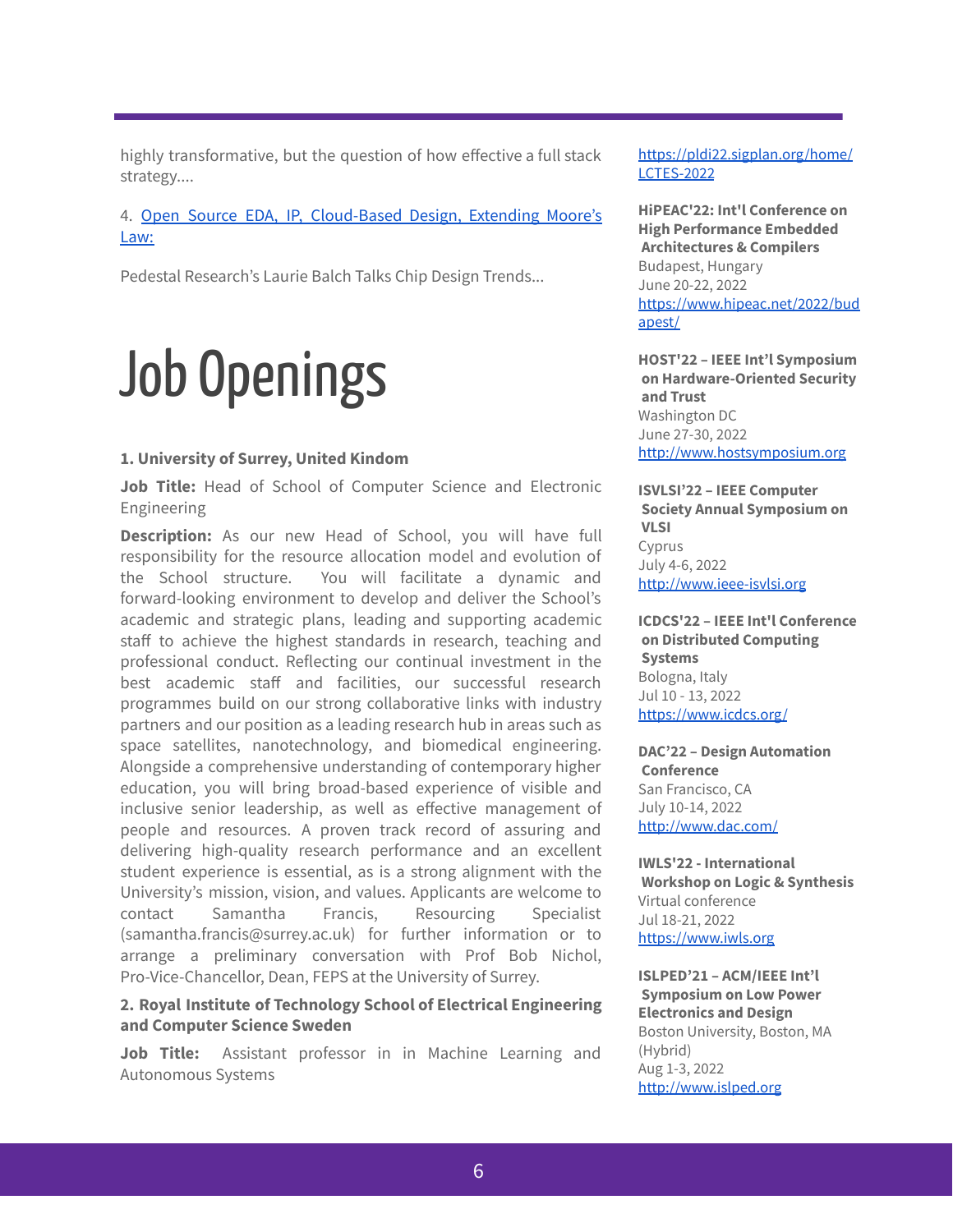**Description:** Wallenberg AI, Autonomous Systems and Software Program (WASP) is Sweden's largest individual research program ever, a major national initiative for strategically motivated basic research, education and faculty recruitment. The program addresses research on artificial intelligence and autonomous systems acting in collaboration with humans, adapting to their environment through sensors, information and knowledge, and forming intelligent systems-of-systems. The vision of WASP is excellent research and competence in artificial intelligence, autonomous systems and software for the benefit of Swedish industry. Your application should follow KTH's CV template for employment of teachers. It is the responsibility of the applicant to ensure that the application is complete according to the requirements in the ad and CV template. Your complete application must be received at KTH no later than the last day of application, midnight CET/CEST (Central European Time/Central European Summer Time). Log into KTH recruitment system in order to apply to this position.

#### **3. Hong Kong University of Science and Technology Hong Kong**

**Title:** Faculty Positions in Electronic and Computer Engineering

**Description:** The School of Engineering at HKUST has launched an aggressive global search to attract internationally renowned scholars and their teams to work in Hong Kong. Distinguished applicants at the rank of Professor or Associate Professor joining the School will be considered for the nomination of the Global STEM Professorship Scheme supported by the Hong Kong Government, which offers additional support to aid the awardees to scale new heights in teaching and research activities. Applicants should have a PhD with demonstrated strength in research and commitment to teaching. Successful candidates are expected to lead active research programs and teach both graduate and undergraduate courses. An interdisciplinary knowledge and application of different disciplines will be an advantage. Applications including 1) a cover letter, 2) full curriculum vitae and a list of publications, 3) names of five referees, and 4) a summary of research proposal and teaching statement should be submitted via the HKUST recruitment system: facrecruit.hkust.edu.hk. The applicants should first sign up to create a personal account. Applications are accepted at any time and considered on a rolling basis. HKUST is an equal opportunities employer and is committed to our core values of inclusiveness, diversity, and respect.

**VLSI-SoC'22 – IFIP/IEEE Int'l Conference on Very Large Scale Integration** Patras, Greece Oct 3-5, 2022 <http://www.vlsi-soc.com>

**NOCS'22 – IEEE/ACM Int'l Symposium on Networks-on-Chip (co-located with ESWEEK 2022)** Hybrid Conference. Shanghai, China Oct 7-14, 2022 <https://nocs2022.github.io>

**ESWEEK'22 - Embedded Systems Week (CASES, CODES+ISSS, and EMSOFT)** Hybrid Conference. Shanghai, China Oct 7-14, 2022 <http://www.esweek.org>

**PACT'22 - Int'l Conference on Parallel Architectures and Compilation Techniques** Chicago, IL Oct 10-12, 2022 <http://www.pactconf.org>

**MICRO'22 – IEEE/ACM Int'l Symposium on Microarchitecture** Chicago, IL October, 2022 [http://www.microarch.org/micro5](http://www.microarch.org/micro55) [5](http://www.microarch.org/micro55)

**ICCAD'22 – IEEE/ACM Int'l Conference on Computer-Aided Design** Hybrid in-person and virtual conference Oct 30 - Nov 3, 2022 <http://www.iccad.com>